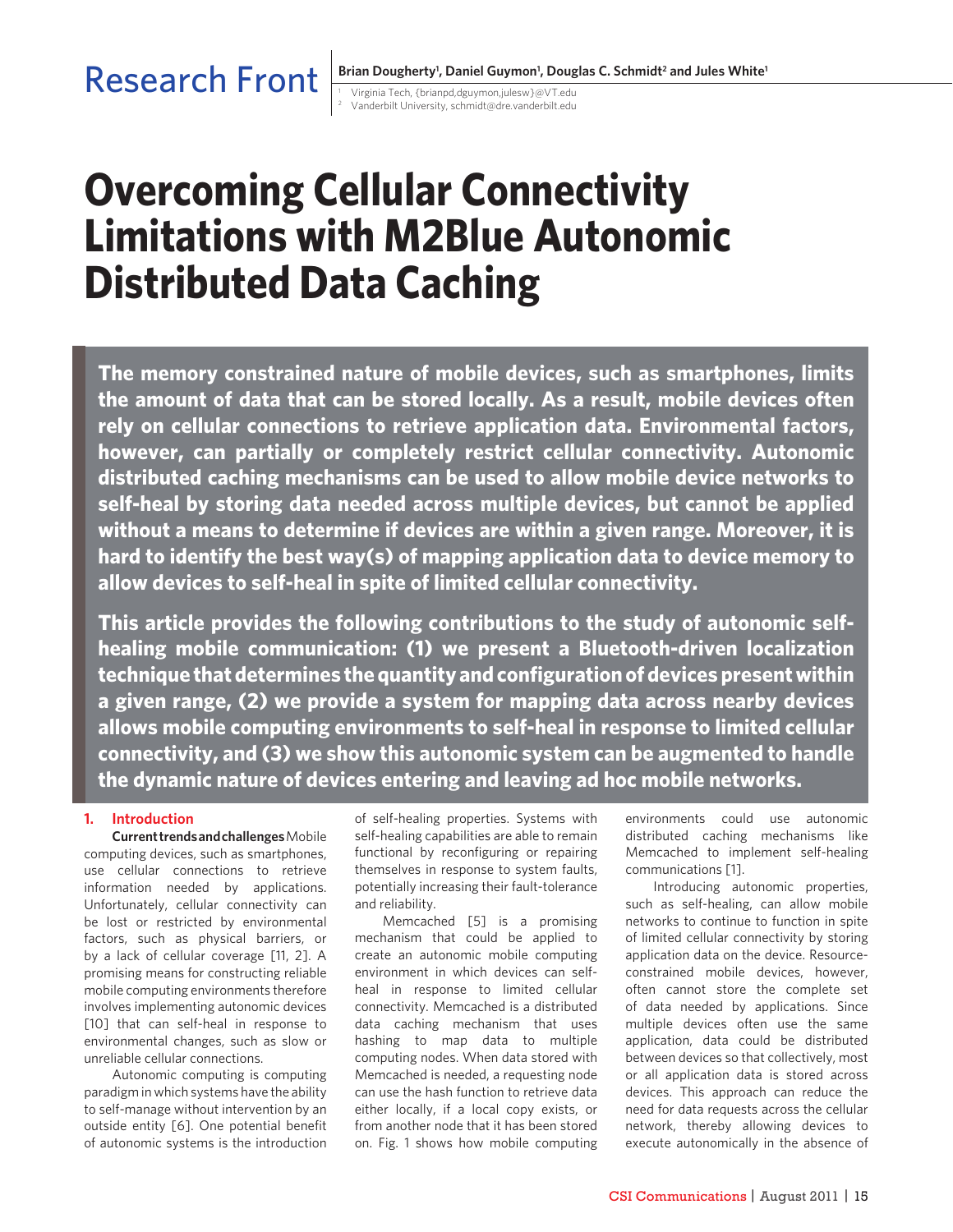

cellular connectivity.

Open problem  $\rightarrow$  Applying **autonomic distributed caching to add self-healing communication in mobile computing systems.** There are several issues that currently prevent the use of Memcached to implement self-healing communication in mobile networks. First, Memcached must know the devices available in a distributed system[12], which is relatively simple in environments where stationary devices are added/ removed before execution. A mechanism is therefore needed to autonomically determine the profile of devices that are present in a mobile network so Memcached can execute.

Moreover, the devices present in a given mobile network change over time. Devices may physically enter a network by coming in range of other devices or exit the network by going out of range, crashing, or running out of power [8]. Any autonomic distributed caching mechanism that allows a mobile network to function despite limited connectivity must self-heal in response to new devices entering or exiting the network.

Solution approach  $\rightarrow$  Autonomic **mobile distributed data caching with M2Blue** This article presents *Mobile Memcached with Bluetooth* (M2Blue), which is an autonomic distributed data caching mechanism aimed at mobile computing environments with limited

or no cellular connectivity. M2Blue uses Bluetooth, or if available, a wireless network, to automatically detect devices present within a predefined range in the event of reduced cellular connectivity. An augmented version of Memcached is then applied to map application data across devices. Devices use Bluetooth or a wireless network to read cached data instead of transmitting requests to a cellularly connected server, thereby minimizing the need for cellular connections.

This article provides the following

dynamic entry or exit of devices from mobile networks despite limited cellular connectivity.

# **2. Challenges of Applying Autonomic Distributed Caching Mechanisms to allow Mobile Networks to Self-heal**

This section summarizes the challenges of implementing self-healing communication in autonomic distributed caching mechanisms to allow mobile computing environments to self-heal in periods of limited cellular connectivity.

**A promising means for constructing reliable mobile computing environments therefore involves implementing autonomic devices that can self-heal in response to environmental changes, such as slow or unreliable cellular connections.**

contributions to autonomic self-healing in mobile distributed systems:

- We provide an innovative approach for automatically determining the profile of distributed mobile computing environments,
- We present an algorithmic technique for applying autonomic distributed data caching to mobile computing environments so systems can selfheal in response to limited cellular connectivity, and
- We provide mechanisms for autonomously supporting the

**Data transmission between devices cannot require the use of a cellular connection.** Even if the profile of a mobile device network is known, devices must be able to exchange data with each other to take advantage of autonomic distributed data caching. Transmitting data over a cellular connection, however, may not be possible due to increased latency as a result of diminished signal strength. An alternative communication protocol, therefore, must be used to transmit data wirelessly. Ideally, this protocol would not require additional hardware.

**Autonomically determining devices**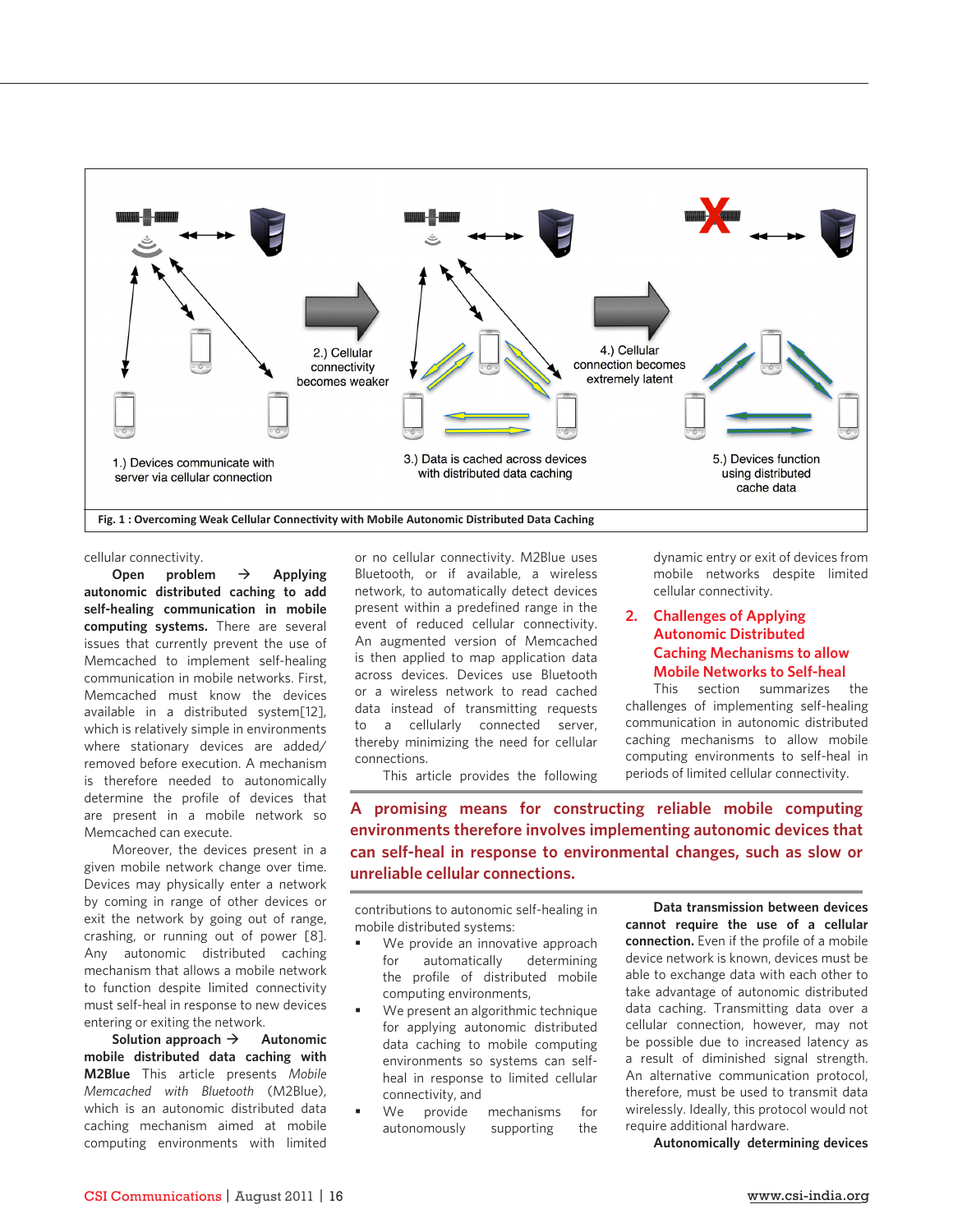**present within a physical range must be** 

**done at runtime.** Unlike stationary nodes, the number of mobile devices in a network within a range can be hard to predict. Determining which devices are present is exacerbated when locations where cellular connectivity becomes weak or limited are not known *a priori*. Memcached, however, requires knowledge of devices available for storing data to determine an appropriate hash function. Autonomic mechanisms must be developed that can routinely determine the profile of mobile device networks autonomically so Memcached can be applied.

**Devices that later enter/exit the mobile network should be able to participate in autonomic distributed data caching.** Many factors can cause the number of devices in a mobile network to change, *e.g.*, devices may move out of

**Any autonomic distributed caching mechanism that allows a mobile network to function despite limited connectivity must self-heal in response to new devices entering or exiting the network.**

that periodically checks cellular connectivity. As devices move away from cellular towers and signal fades, cellular connectivity becomes incrementally weaker and drastically increases in latency. Once a predefined threshold of reduced connectivity is reached, a device, referred to as the *initiator*, will begin the self-healing process by autonomically invoking the *begin* command.

The initiator uses Bluetooth to detect the presence of nearby devices and then transmit a packet containing its device ID and a list of detected device IDs to the server over the cellular connection.

**The devices present in a given mobile network change over time. Devices may physically enter a network by coming in range of other devices or exit the network by going out of range, crashing, or running out of power.**

range with each other, crash, break, or run out of power and turn off, removing any previously cached data. Devices entering the network, however, should be able to access previously cached data on the devices that remain. Any autonomic distributed caching mechanism must therefore be augmented to handle the dynamic nature of mobile networks.

# **3. Using Mobile Distributed Caching with M2Blue to Selfheal in Response to Limited Cellular Connectivity**

*Mobile Memcached with Bluetooth*  (M2Blue) is an autonomic distributed data caching mechanism we created to (1) allow mobile devices continued access to data by using autonomic distributed caching to self-heal in the event of limited cellular connectivity and (2) provide a mechanism for caching data that can selfheal to function despite the entry/exit of devices from the network. This section describes the sequence for preparing, securing, and commencing autonomic distributed caching with M2Blue.

# **3.1 Autonomically Preparation of Devices to Self-heal**

Prior to being fielded, each device is preloaded with a background service

Upon receiving this information, the server will reply to the initiator with a packet containing the public key and a hash function. The initiator will then use Bluetooth to broadcast the public key and hash function to all discovered devices, creating a mobile network profile that can be used in conjunction with autonomic distributed caching to allow self-healing in the face of limited connectivity.

### **3.2 Secure Self-healing with Public/ Private Key pairs**

Upon receiving packets from all devices, the server begins the server-side M2Blue protocol. First, when a request for data is received, the server uses a predefined policy (*i.e.*, request frequency) to determine if the data associated with the key should be written to the distributed cache by the device. If so, the server produces a string, referred to as the *data tag*, that concatenates the key sent by the device, the data associated with the key from the server, and an expiration timestamp for the data. This string is then encrypted with the server's private key and transmitted to the device with the key

and requested data. If the data should not be cached then only the key and data are transmitted to the device.

# **3.3 Autonomic Device Modes: Read/Write/Store**

For the M2Blue protocol, a device can perform 3 different caching operations– write, read, and store–as described below.

#### **3.3.1 Write Operation**

The write operation defines how data is written into the autonomic distributed cache when the key, data, and data tag are received by a device from the server. First, the key is applied to the hash function received from the initiator to determine the destination device ID and memory location for storage. Each device also receives an *alias table* listing all device IDs from the initiator during preparation. The alias table is used to determine if another device is now handling the storage of the data for the device ID determined by hashing the data key.

Once a request to store data is received by the destination device, the data and the data tag is stored in the appropriate location. If the destination device is not detected, then the request is forwarded to the initiator. If the initiator cannot detect the device, then the device is removed from the alias table of the initiator, which is then broadcasted to all other devices.

For example, consider a mobile network consisting of four devices. After the preparation and data caching begins, Device 2 leaves the network. Upon attempting to store data to Device 2, the requesting device will not be able to detect the device and will forward the request to initiator device. The initiator will attempt to detect the device, fail to detect it, and then update its alias table so that all data being stored to Device 2 will now be stored to another specific device, such as Device 3, and then broadcast the table to all other devices. Upon receiving the new alias table, the requesting device

**Relative localization with Bluetooth is the process of determining which mobile devices are present within a certain physical range.**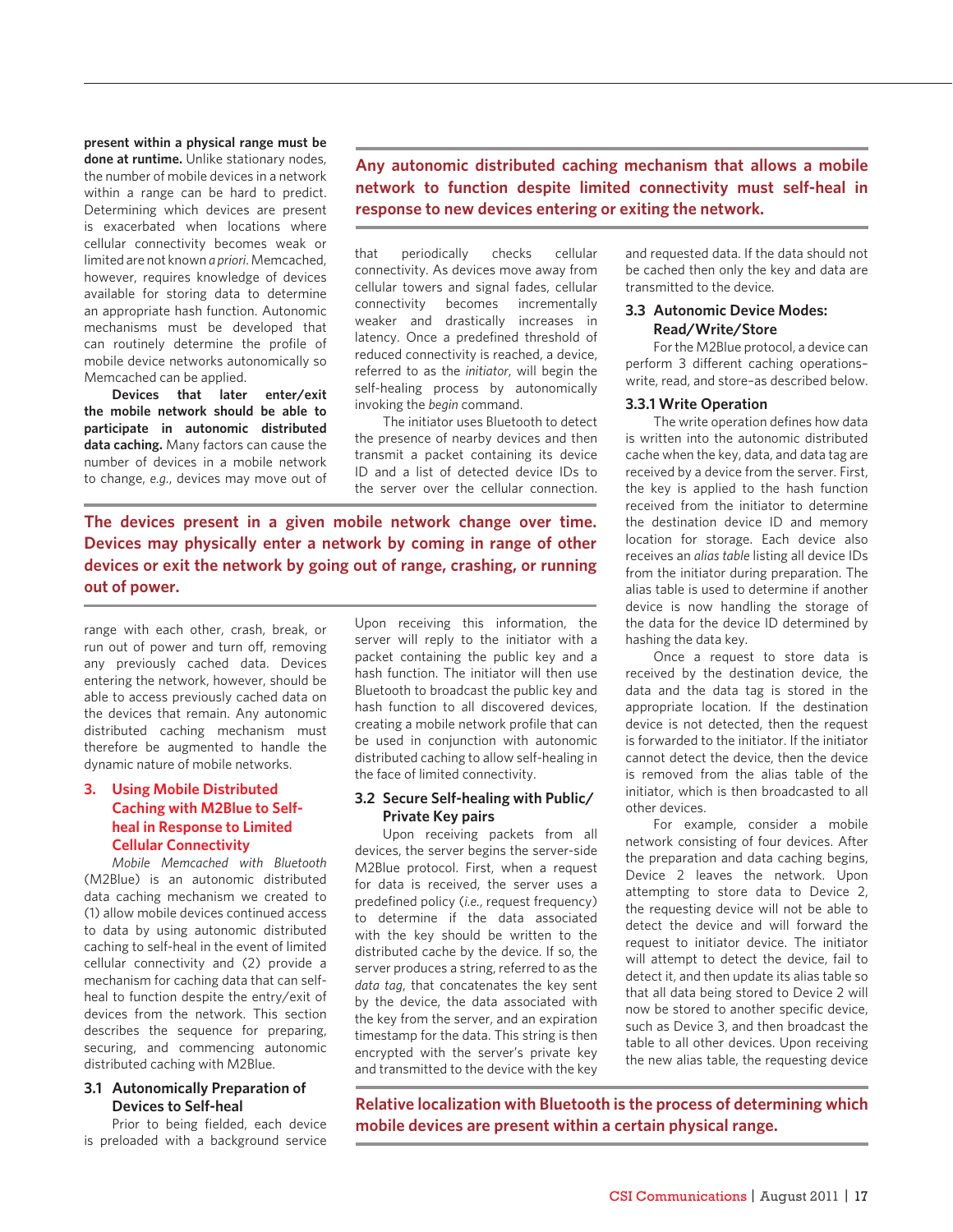**Providing mobile networks with the autonomic ability to self-heal in the event of limited cellular connectivity is hard. The dynamic nature of mobile networks, with devices entering and exiting unpredictably, makes it hard to apply self-healing communication with autonomic distributed caching mechanisms.**

will now look up Device 2 in the alias table and determine that Device 3 is the new location for data intended for Device 2.

#### **3.3.2 Read Operation**

The read operation allows a device requesting data to access autonomically cached data, thereby potentially avoiding additional requests to the server across the cellular network. When the requesting device requires a data, the key representing that data, such as a variable name, is applied to the hash function received from the initiator to determine the destination device ID and address where the requested data would be stored in the distributed cache.

The destination device ID is checked in the alias table to determine if another device is now handling the storage for that device ID. A request is then sent over Bluetooth to the appropriate destination device for the requested data which then transmits the data and data tag stored at the requested location back to the device. The data tag is then decrypted using the public key to determine that the data corresponds to the correct key and has not expired.

If the device is not detected the request is forwarded to the initiator. The initiator either forwards the request to the destination device and replies back with the data and data tag or determines the device is no longer present, updates the alias table accordingly, and broadcasts the table to all other devices. If the data is not retrieved from the distributed cache, the device must hold until a cellular connection can be made.

#### **3.3.3 Store Mode**

While all devices should be able to read from and write to the cache, all devices are not always used to store cached data. This state is represented as Boolean variable named *store mode*. Each device involved in the preparation phase of M2Blue has store mode set to true by default, allowing it to store data. New devices that join the network after data

has been cached may cause the network to grow larger than specified in the hash function generated during the preparation phase. These devices, however, could be used later to store data in the event of other devices leaving the network.

For example, the hash function generated by the server accounts for 5 different devices. If a new device joins and increases the number of devices to 6, the new device by default will not be in store mode, but will be able to read and write to the cache after making a request for the hash function, public key, and alias table from the initiator. If one of the other devices leaves the network, the new device can change store mode to true, update the alias to take the exited device's place, and then broadcast the new alias table to all devices. Anytime the alias table is updated any data cached to the original device is no longer available.

#### **4. Related Work**

This section compares our distributed caching technique for mobile devices with Memcached and Bluetooth localization.

**Distributed caching techniques.**  Memcached is a distributed memory object caching mechanism designed to accelerate dynamic web applications by using a shared hash table to distribute data between multiple processes so that changes made by one process can be simultaneously seen by another [5]. Lerner tested the fusion of Memcached and Ruby on Rails by showing Memcached could reduce unnecessary server traffic [9]. Harris demonstrates Memcached execution time consistency in [7] by showing that the execution time of onethousand consecutive cache accesses are relatively equal. Many websites, such as Live Journal, Twitter, and Wikipedia,

use multiple instances of Memcached on multiple servers to handle hundreds of website visits per second [5].

Our M2Blue mechanism differs from Memcached in several ways. In particular, Memcached is designed for cache handling on servers for websites, whereas M2Blue is used for mobile devices. Likewise, M2Blue provides self-healing properties for autonomically responding to periods of time where there is a decrease in cellular connectivity, which is a useful feature in autonomic computing where distributed systems must adapt to unpredicted changes.

**Relative localization with Bluetooth.** Relative localization with Bluetooth is the process of determining which mobile devices are present within a certain physical range. Cheung et al. [3] present a Bluetooth localization technique that uses beacons and smartphones to determine the location of the smartphone. These beacons dynamically change signal strength based on the physical layout of an environment. Fisher et al. used off-theshelf Bluetooth beacons and a mobile client device to achieve +/- 1-meter accuracy by using phase difference calculations of the beacons and running the received beacon signals through a low-pass filter [4].

Our M2Blue mechanism uses Bluetooth to determine devices that are present, allowing us to execute the distributed caching algorithm without requiring additional hardware. Further, M2Blue is designed to autonomically apply distributed caching in response to limited cellular connectivity. This autonomic feature of self-healing in response to service availability allows M2Blue to remain robust despite limited connectivity.

#### **5. Concluding Remarks**

Providing mobile networks with the autonomic ability to self-heal in the event of limited cellular connectivity is hard. The dynamic nature of mobile networks, with devices entering and exiting unpredictably, makes it hard to apply selfhealing communication with autonomic

**Mobile devices are excellent platforms for using sensors, such as GPS and accelerometers, to capture physical data, making them ideal for location-specific applications. New cache-based removal policies should be investigated...**